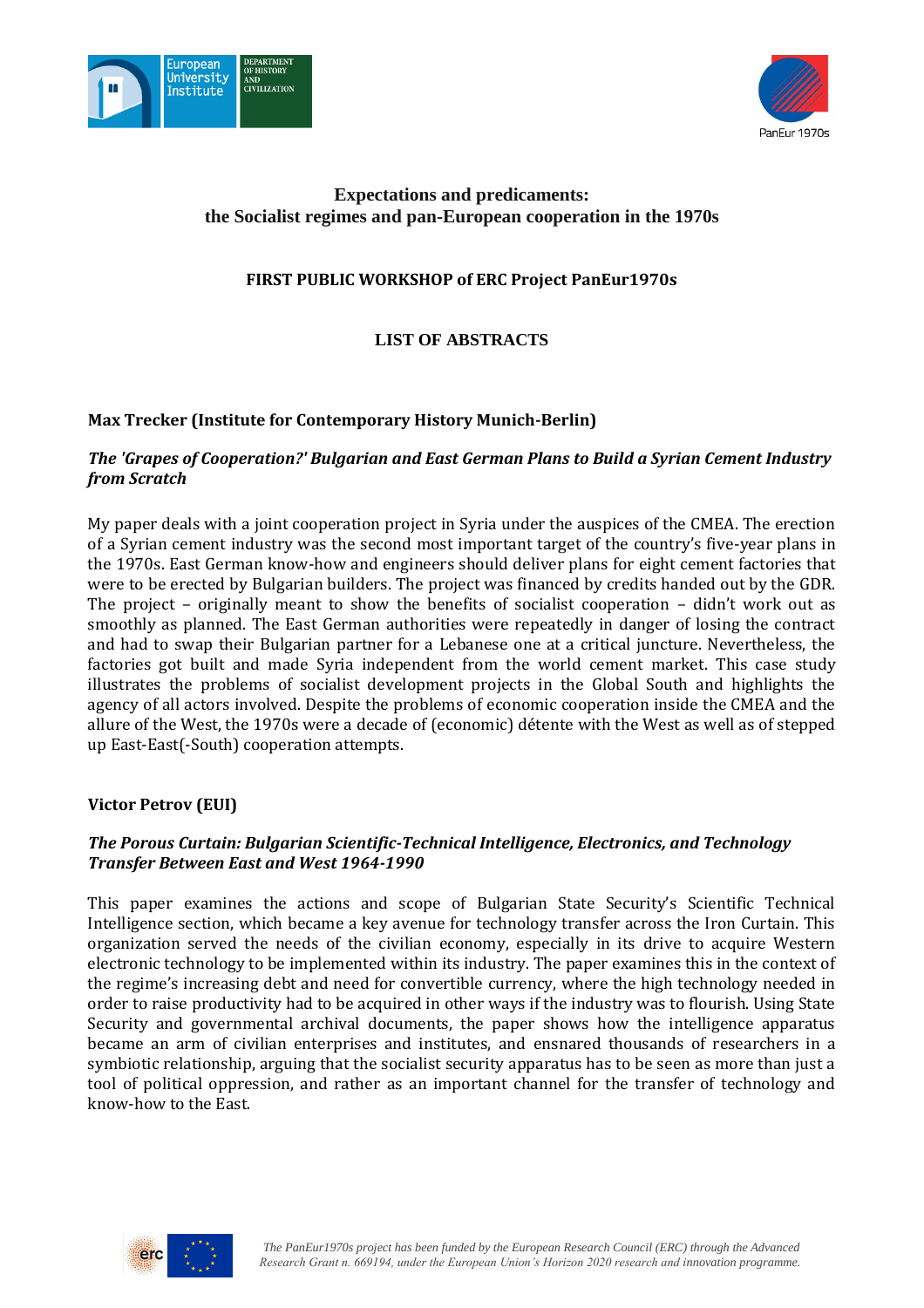



### **Elitza Stanoeva (EUI)**

# *Bulgaria, Western Europe, and the EEC: The Entanglement of State Diplomacy and Economic Cooperation*

First, I outline my case studies (FRG, Denmark and Greece) along with the areas of economic cooperation I analyse (foreign trade and international tourism). Then (section 2), I present my research questions pertaining to the level of policy making, the level of policy implementation and the intersection of the two. In section 3, I discuss the research timeframe stressing the importance of 1968 as a temporal halt of Bulgaria's opening to the West starting in the early 1960s. In section 4, I discuss the fallacies of Bulgarian historiography on socialism stemming from the totalitarian paradigm and the blank spots they generate in research on economic policies, arguing myself for the need to decouple the party-state entity. The next section (5) makes such an attempt when charting the institutional terrain of the Bulgaria elite. It discusses actors' prerogatives and divergence in interests, and briefly sketches the relevant debates within each elite group ('political top brass', 'technocratic establishment', 'field operatives', 'expert non-practitioners'). The last part (6) presents preliminary findings – concerning the entanglement of intergovernmental diplomacy and economic cooperation in Bulgaria's opening to the West as well as the peculiar standing of those actors who built cooperation on the ground and maintained direct contact with foreign partners.

## **Benedetto Zaccaria (EUI)**

## *Yugoslavia and Western European integration: research hypotheses and questions*

The present paper aims to illustrate the main research hypotheses and questions concerning the Yugoslav case within the framework of the ERC project *Looking West: the European Socialist regimes facing pan-European cooperation and the European Community*. Addressing an early-stage research started in October 2017, it will first assess the existing literature on Yugoslavia's attitudes towards Western European economic integration. It will then outline the intended research project and offer a preliminary chronology which will be critically discussed in light of a preliminary archival research at the *Arhiv Jugoslavije* in Belgrade.

# **Maximilian Graf (EUI)**

#### *Desire, Dependence and Demarcation: The GDR and the West in the "long 1970s"*

This paper assumes that the East German "long 1970s" can be regarded as the period from 1971 to 1984. Even though, the FRG was the by far most important partner and opponent of the GDR, the existing common narrative on the East German economic and détente policies within the international context is too narrow. Not only West Germany, but the West in general was an object of desire on which the GDR continuously became more and more dependent and from which it demarcated in certain ways. Hence, my approach explicitly aims at broadening our perspective to a pan-European view. A case study on the "failure of non-recognition" reviews the changing East German perception of European integration on various levels and argues that the GDR, although hardly admitting it, was indeed much more affected by the EEC's development and policies during the 1970s than previous assumptions suggest.

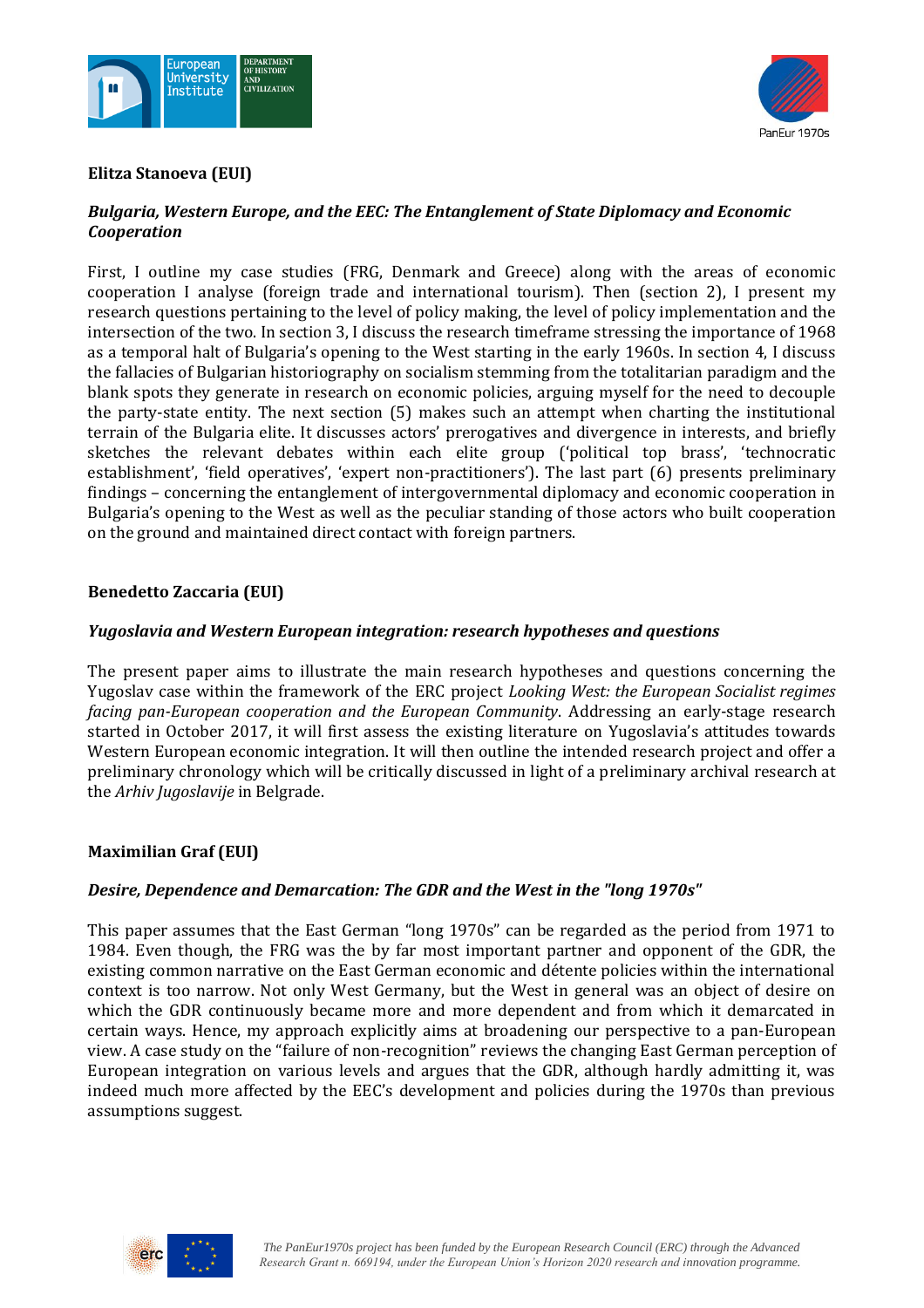



## **Adelina Stefan (EUI)**

# *Between East and West: Socialist Romania and the European Economic Community during the 1970s*

During the 1960s, socialist Romania gradually drifted from the eastern/socialist bloc to western European countries. As Romania wanted to pursue a program of economic modernization, focused on heavy industry, it needed money and sophisticated technology, which had to be imported either from the Soviet Union, or from the capitalist countries. Hence, in the 1960s and the 1970s, Romania's economic partner second to the USSR became West Germany. But the socialist elites were not content to merely import goods and technology, they also wanted to boost Romania's exports to the capitalist countries. Against this backdrop, socialist Romania took some steps to improve its relation with the European Economic Community. Socialist elites in Romania wanted to learn how the EEC works, how other countries, such as the US, Canada, or Japan negotiated trade agreements with the EEC, and ultimately how Romania itself could reach such an agreement. This paper will offer an overview on the socialist Romania's relation with the EEC in the 1970s, arguing that there was a continuously shifting between the Soviet Union/COMECON and the European Economic Community/capitalist countries during the late 1960s and throughout the 1970s. I aim to answer the following questions: what was the Romanian elites' strategy regarding economic modernization? To what extent did EEC play a role in this? How did the socialist elites in Romania view the relation with the EEC? To answer these questions I rely on an array of primary sources, such as the archives of the Central Committee, Economic and Chancellery sections, the Collection of Ministry of Foreign Trade, Import-Export Division from the National Archives and the archives of the Ministry of Foreign Affairs.

# **Pavel Szobi (EUI)**

#### *Czechoslovakia and Western Europe in the long 1970s*

The aim of the paper is to define the positions of Czechoslovakia towards the trade and business cooperation with Western Europe on the example of the relations with the European Economic Community in the 1970s. In the first part, the text defines the elites and the institutions during the period of normalization which were responsible for the foreign trade and cooperation policies, as well as for licences and investments. It emphasises the differences between Czech and Slovak parts of the federation. The case study in the second part of the paper deals with the Czechoslovak economic foreign interests in relation to the EEC. It follows the development of the ČSSR-EEC technical contacts, foreign trade issues and first official agreements about Czechoslovak exports to the EEC market.

#### **Pal Germuska (MoD Military History Institute and Museum, Budapest)**

#### *East-West Bridge-builders? Hungarian Elites and the European Integration*

This paper intends to summarize the first outcomes of on-going research that focuses on Hungarian elitist debates and perceptions throughout the 1970s. The study investigates the Hungarian state apparatus, the managerial elite and the state party. The paper is structured as follows: the first section presents a general overview on détente and the Hungary–EEC relations. The following three sections examine the attitudes of the different elite groups investigating formerly top-secret